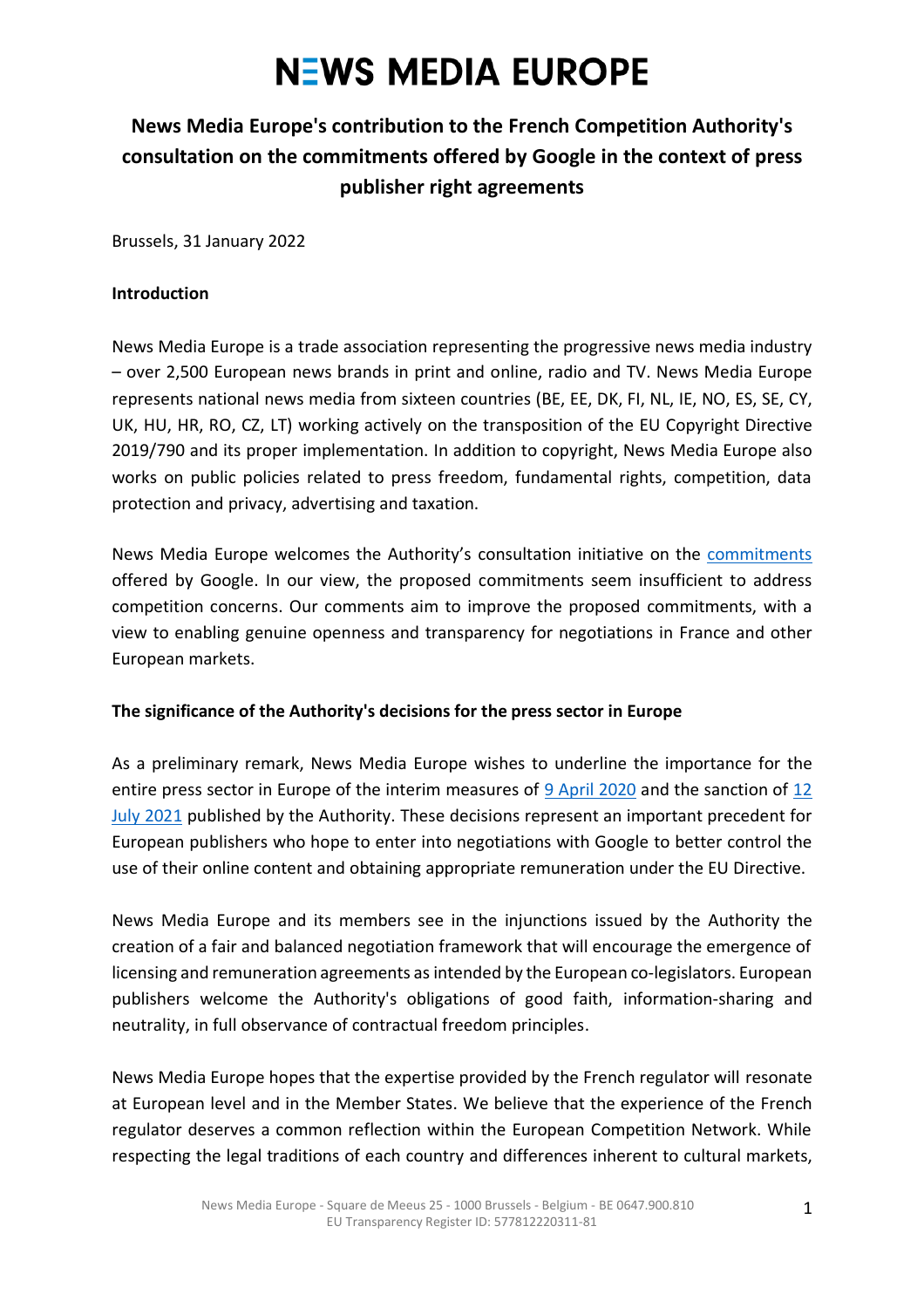we believe that the implementation of the neighbouring right is an opportunity to raise this issue beyond national borders.

#### **Overview of the negotiations between Google and European publishers**

More than two years after the adoption of the Directive (EU) 2019/790, negotiations between Google and European press publishers across EU Member States remain opaque, fragmented, uneven and discriminatory.

While France was the first Member State to transpose the press publishers' neighbouring right in July 2019<sup>1</sup>, transposition has been seriously delayed in other Member States for various reasons (e.g. delayed legislative procedures due to emergency health measures, national consultations, waiting for the European Commission's guidelines on Article 17, etc). By the transposition deadline of 7 June 2021, only four Member States had completed the full transposition<sup>2</sup>.

For publishers already approached by Google, this delay in transposition has the effect of depriving them of a statutory right to control and remuneration, and therefore of significant bargaining power, since they are neither in full knowledge of their rights nor equipped with legal instruments to enforce them.

In several Member States, publishers are under pressure by Google to rapidly conclude News Showcase agreements, even where the law has not yet been transposed. Based on a "divideand-conquer" approach, Google arbitrarily hand-picks its contractual partners, and in doing so privileges bilateral talks and proposes agreements only to a limited selection of publishers in an effort to undermine a collective approach by publishers.

In addition, Google proposes agreements to publishers exclusively based on their participation in its News Showcase product, whereas compliance with copyright law has little to no bearing in shaping the conclusion of agreements. It is therefore desirable that a renegotiation of such agreements takes place when the law comes into force, on the basis of the neighbouring right.

In smaller European markets and those with less spoken official languages, publishers find it difficult to enter into negotiations with Google, who demonstrates little interest in concluding agreements. In such case, publishers sometimes choose to collectively reach out to Google

<sup>2</sup>[Infringement procedure](https://ec.europa.eu/commission/presscorner/detail/en/MEX_21_3902) European Commission's press release, 26 July 2021

<sup>1</sup> [Loi n°2019-775 du 24 juillet 2019 tendant à créer un droit voisin au profit des agences de presse et des](https://www.legifrance.gouv.fr/jorf/id/JORFTEXT000038821358)  [éditeurs de presse](https://www.legifrance.gouv.fr/jorf/id/JORFTEXT000038821358)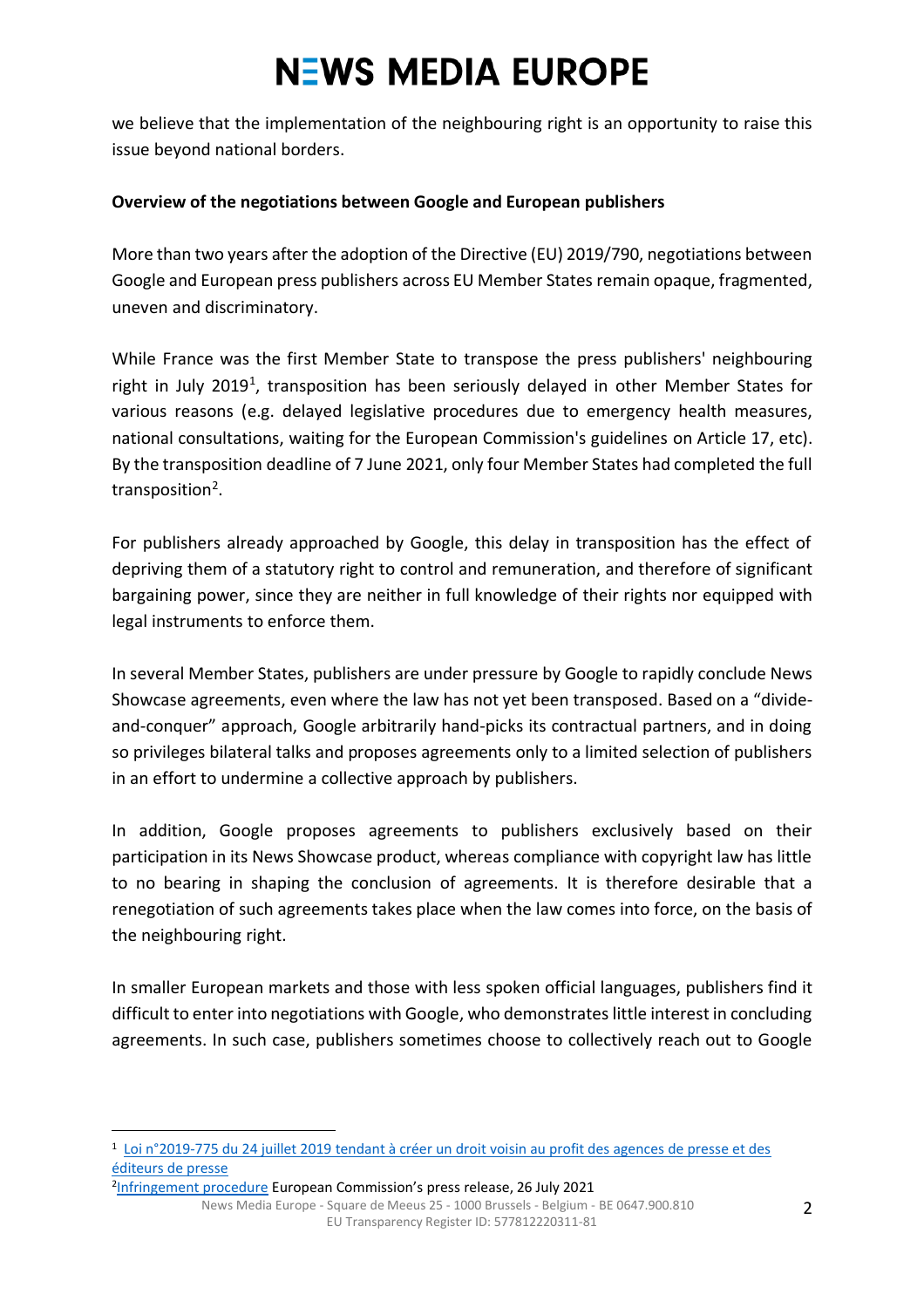through a trade association or a collective management organisation<sup>3</sup>, but even then, Google favours individual agreements.

It is also important to consider the case of specialised publications that face considerable difficulties in concluding agreements with Google, despite claims by the company that such markets are covered by its agreements.

Google has so far concluded agreements related to its News Showcase product in France, Germany, Italy, Ireland and the UK, many of which were concluded before the transposition of the press publishers' right or in the absence of such a right (e.g. UK). The opaque and selective conclusion of these agreements raises serious competition concerns:

- Making copyright remuneration dependent on participation in the News Showcase product, by tying the statutory right to remuneration under the Copyright Directive to participation in a Google product or service.
- The tying and bundling of different, unrelated Google products and services as part News Showcase agreements (eg. subscription, analytics and advertising products).
- The exclusionary effects on publishers resulting from the arbitrarily selective and discriminatory approach of Google in concluding News Showcase agreements.
- The use of unfair negotiation tactics and unfair contractual provisions, based on "takeit-or-leave-it proposals", the conclusion of individual agreements in preemption of transposition and action by collective management organisations, the use of predetermined spending caps for News Showcase agreements in different national markets, abusive contractual provisions limiting access to data for publishers and excessively broad contract termination clauses.
- The cumulative difficulties that result from the above and prevent news publishers from effectively exercising their rights under the Copyright Directive.

In conclusion, the press sector deplores the absence of fair and transparent negotiations ensuing from Google's conduct. This conduct raises concerns in relation to a potential abuse of dominant position by Google in the search market. Such behaviour has started a race to the bottom across Europe, especially for the smallest publishers (independent, online-only, local, regional) who cannot viably operate without visibility on Google's services. It is fair to say that Google's pick-and-choose attitude threatens the existence of thousands of publications and more broadly, media pluralism online. Here, we would like to emphasise that the neighbouring right is a statutory obligation.

<sup>&</sup>lt;sup>3</sup> By virtue of the [Collective Rights Management Directive 2014/26/EU,](https://eur-lex.europa.eu/legal-content/EN/TXT/?uri=celex%3A32014L0026) in accordance with competition law.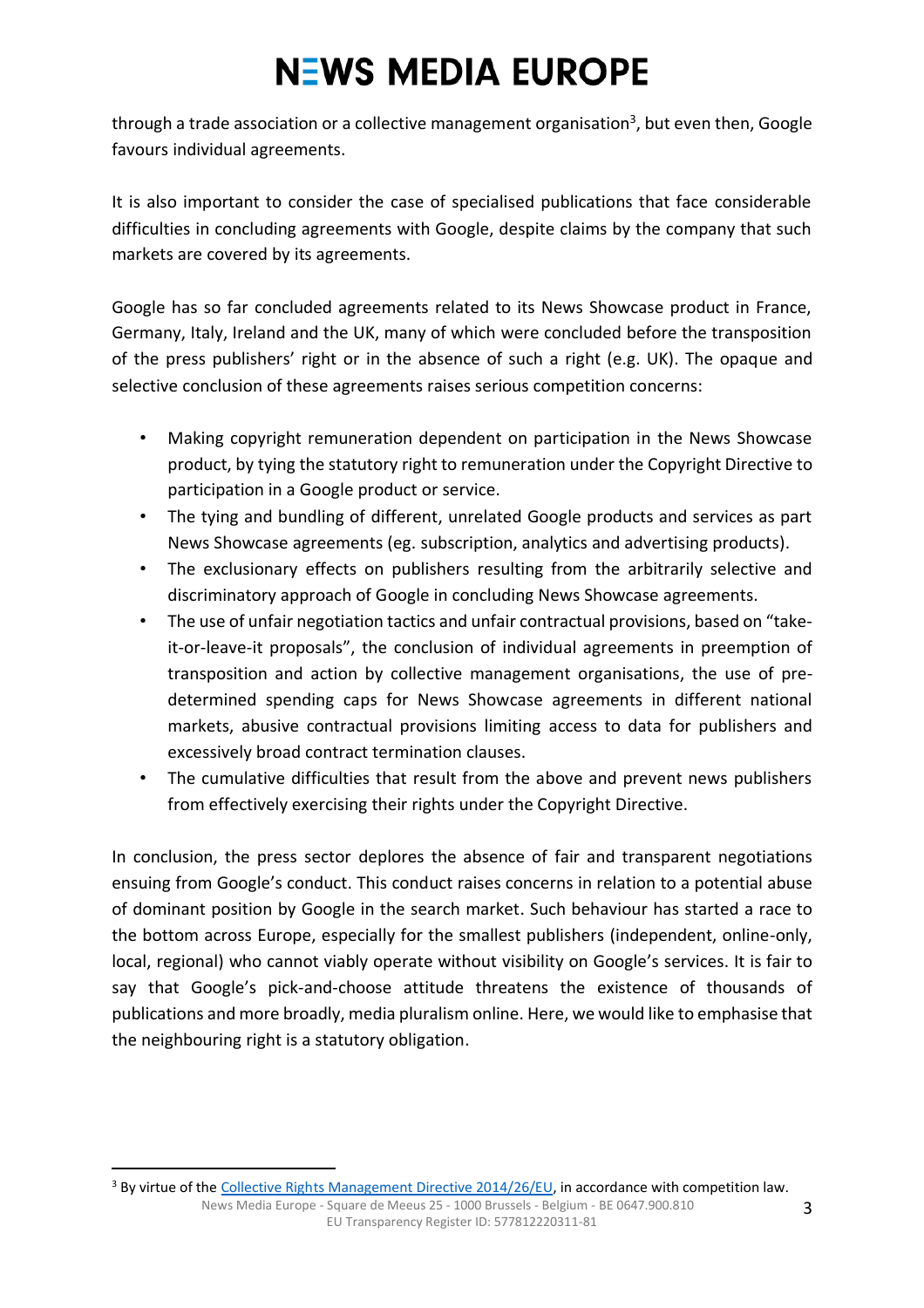#### **Position on the commitments offered by Google**

News Media Europe takes the view that Google's proposals represent a step in the right direction but remain insufficient to guarantee the desired level of fairness and transparency in the negotiations. While the Commitments seem very reasonable on paper, the reality of negotiations can be more complex and difficult, as we have seen in repeated attempts to come to an agreement in France. We would therefore welcome strengthened Commitments to enforce publishers' exclusive neighbouring right, as enacted in European law, in a rigorous manner.

Moreover, the innovative nature of these commitments should be put into perspective, as they overlap with previous measures issued by the Authority. In this respect, Google is simply committing to comply with the injunctions, which is fortunate but overdue. We recall that the violations by Google of the injunctions constitute, according to the Authority, "a practice of exceptional gravity"<sup>4</sup>.

It is then worth recalling Google's strategy of circumvention through deliberately long and unsuccessful negotiations and repeated court actions. Voluntarily submitting to the regulator's injunctions in December 2021, based on a strategy aimed at exhausting the financial, human and logistical resources of press publishers, carries little credibility and warrants careful consideration, and perhaps even a slight suspicion, of the terms drafted by Google itself. We question whether tech giants' behaviour will change unless a clear mechanism and binding negotiation framework is put in place. The commitments should therefore be viewed with a critical eye and the continuation of negotiations should be subject to rigorous oversight by the Authority.

The following Commitments seem important for a successful continuation of the negotiations:

- 1. **A strict distinction between remuneration for "existing uses" (the neighbouring right) and remuneration for "new uses",** as required by the Authority in its decision of 12 July 2021 [Undertaking 1(10)]. Concretely, publishers must be able to exercise their rights independently of their participation in Google's products or services. This means that neighbouring right contracts should not cover any other uses or participation in Google's products or services, nor should these contracts be interrelated. For this purpose, we suggest clarifying:
	- Point (10) of the First Undertaking to specify that the two negotiations should be separate and lead to independently valid agreements not affecting the neighbouring rights procedure.

News Media Europe - Square de Meeus 25 - 1000 Brussels - Belgium - BE 0647.900.810 EU Transparency Register ID: 577812220311-81

<sup>4</sup> AdlC's [press release,](https://www.autoritedelaconcurrence.fr/fr/communiques-de-presse/remuneration-des-droits-voisins-lautorite-sanctionne-google-hauteur-de-500) 13 July 2021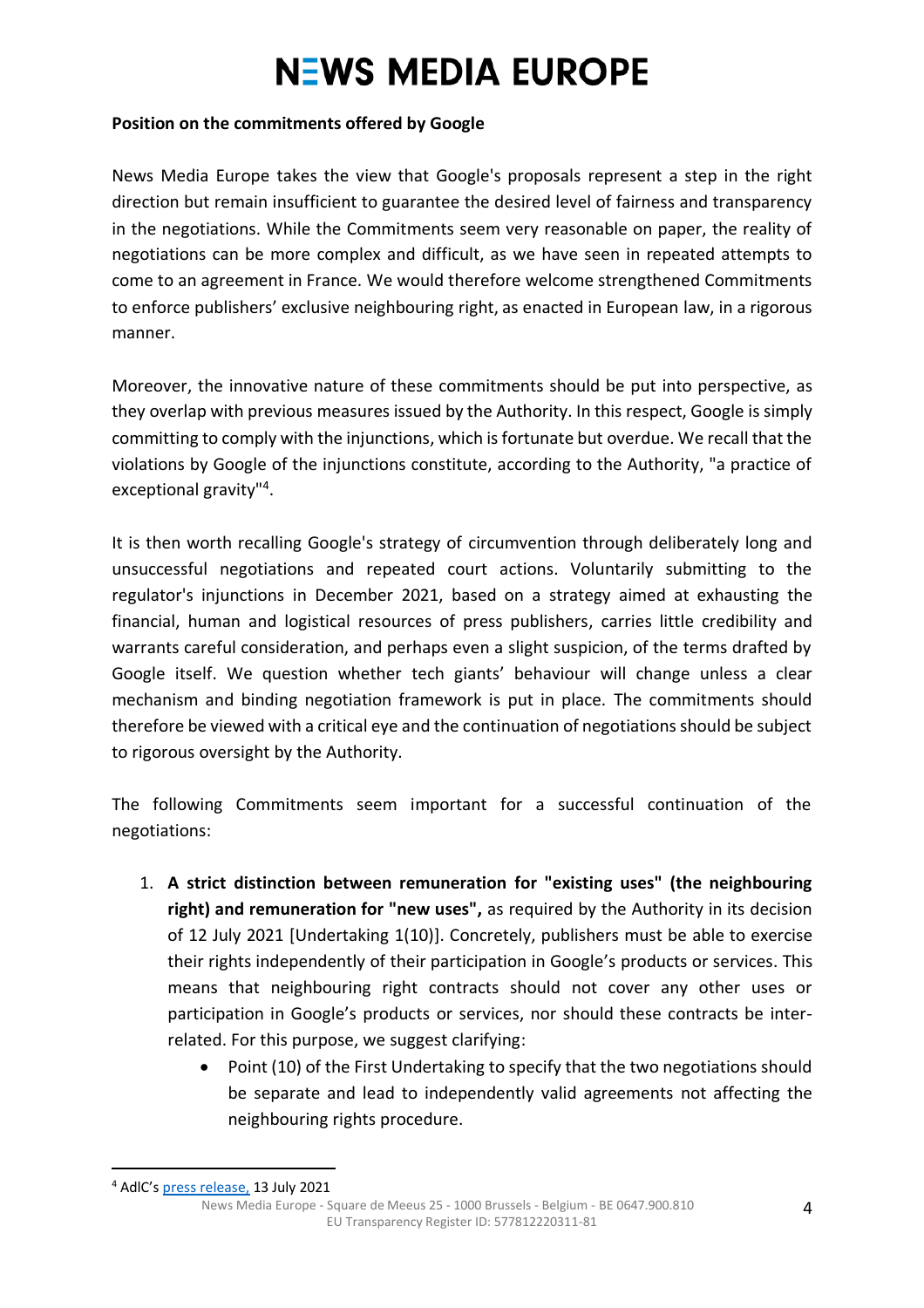- Point (29) of the Sixth Undertaking to specify that "other economic relationships", in particular negotiations on the News Showcase, should not affect the neighbouring rights procedure. Finally, publishers should be able to immediately report Google to the regulator should they be otherwise forced to.
- 2. **The provision of a standardised notification procedure to enter in negotiations [Undertaking 1(12)] is welcome, provided that the template form does not require the submission of more information than that mentioned in Annexe 2**. Such a procedure should help smaller titles to conclude agreements and should aim for a formal, transparent and non-discriminatory selection procedure.
- 3. **The promise of a remuneration proposal within three months starting from the formal request to enter in negotiations** [Undertaking 4(19)] is a good proposal to the extent that this amount allows negotiations to progress, is reasonable and reflects the substance of the exchanges between the negotiating parties.
- 4. **The continued display of press content in the manner chosen by the publisher both during the negotiation period and during the arbitration procedure** [Undertaking 3(17)] is a very important point. This point must include the protection of the presentation of press content, its indexing and classification during both the negotiation and arbitration periods [Undertaking 5]. The regulator must remain uncompromising about Google's threats of suspending its services or downgrading Protected Content to pressure publishers into consenting to a zero rate, as has been done in France and in Australia. In this regard, the proposal [Undertaking 5(26)] is insufficient, as it explicitly mentions that Google is not prevented from taking measures to stop the indexing, classification or display of the Publisher's Protected Content in case it would not respect conditions unilaterally drafted by Google, such as its terms and conditions. We suspect that the current text opens the door to Google unilaterally modifying its terms and conditions to provoke a so-called infringement by the publishers, in case Google would not like where the negotiations are going.
- 5. **The recourse to an arbitration tribunal in case of disagreement [Undertaking 4(22)] is one solution, which yet deserves concrete guarantees in terms of independence and transparency.** We note that in Australia, the threat of arbitration led Google in early 2021 to propose remuneration agreements (US\$100m/year<sup>5</sup>) almost five times higher than the amounts proposed in France (US\$22m/year<sup>6</sup>), and this for a market half the size. We therefore recommend, for the arbitrators to act independently from the Negotiating Parties, that the said arbitrators are instructed by and receive guidelines from the Authority. The Authority should also be able to exercise scrutiny over the arbitration procedure and enforce its previous decisions.

<sup>5</sup> [https://www.afr.com/companies/media-and-marketing/why-google-is-finally-striking-meaningful-australian](https://www.afr.com/companies/media-and-marketing/why-google-is-finally-striking-meaningful-australian-news-deals-20210217-p57396)[news-deals-20210217-p57396](https://www.afr.com/companies/media-and-marketing/why-google-is-finally-striking-meaningful-australian-news-deals-20210217-p57396)

<sup>6</sup> <https://www.reuters.com/article/us-google-france-copyright-exclusive-idUSKBN2AC27N>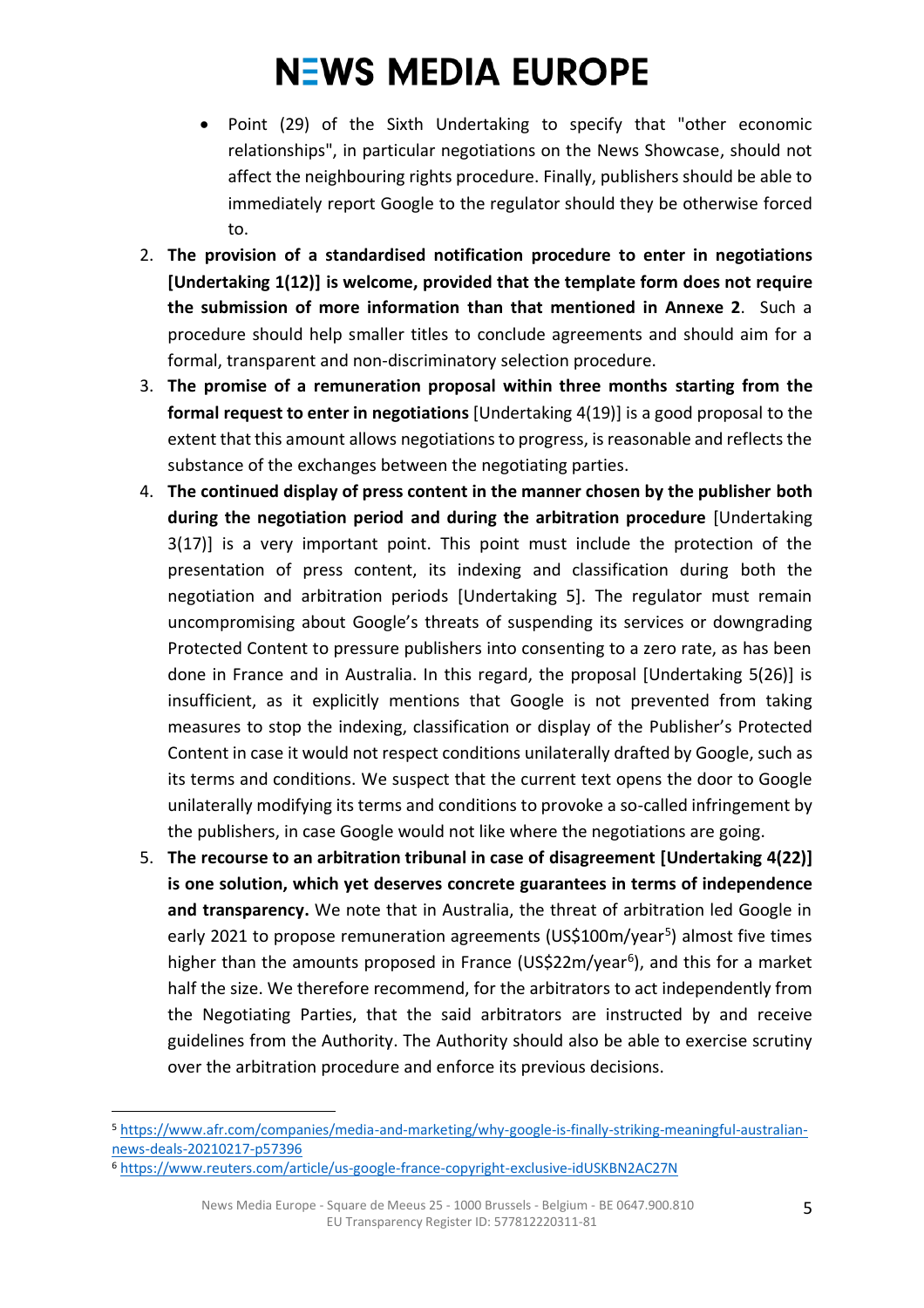6. **Recourse to the arbitration mechanism, which represents a very costly procedure for press publishers, should not be over-used by Google.** Efforts must primarily focus on a successful completion of the negotiations within a three-month timeframe.

We also expect concrete improvements on the following points:

- 1. **The scope of Protected Content should be understood broadly to include specialised press content, excerpts of articles, videos, infographics, etc.**, as specified in the decision of 9 April 2020 (Section 1.2, "Scope of the Commitments"). Moreover, Google should not exploit exceptions and limitations to avoid paying for content, a practice deplored by the *Assemblée Nationale's* fact-finding mission<sup>7</sup> . To the contrary, Google should respect the publisher's control and pay protected content according to Article 15 of the EU Directive.
- 2. **A zero-rate remuneration at Google's discretion cannot be a fair solution** even when it is accompanied by some other form of consideration, as it risks undermining the neighbouring right application [Undertaking 1(11)]. This safeguard should be made explicit.
- 3. **The disclosure of data must be clear, comprehensive and include indirect revenues,** i.e., advertising revenues, viewers data, revenues generated across the Google ecosystem and from other services like YouTube, total revenues on the (French) market as a reference and so on. The communication of data must also be plain and intelligible and accompanied by an interpretation that will enlighten the publisher about the actual use of its content and the revenues generated by Google [Annexe 1]. Finally, drowning the Negotiating Party in spreadsheets and non-convertible documents cannot serve the purpose of good faith negotiations.
- 4. **Given Google's lack of transparency throughout negotiations**, **the substance of nondisclosure agreements must be reviewed** [Annexe 4]. Currently, press publishers are denied the opportunity to benchmark Google's proposals. Yet it would greatly benefit interested press publishers, in full compliance with competition law, to exchange and compare on the basis of aggregated and anonymous data, the key criteria of the proposed agreements (e.g. remuneration methodology, duration of contract, type of content covered, etc). In addition, the substance of the arbitration decisions should be communicated to the press sector, for instance through a mechanism put in place by the Authority or its Trustee. Also, non-disclosure agreements should never prevent a publisher from taking legal action in the event of misconduct [Annexe 4, point 4]. This means that once a license and a remuneration agreement have been concluded, it is important that the publisher retains the right of recourse without threat of termination of the licence.

News Media Europe - Square de Meeus 25 - 1000 Brussels - Belgium - BE 0647.900.810 EU Transparency Register ID: 577812220311-81

<sup>7</sup> Rapport d'information [sur l'application du droit voisin au profit des](https://www.assemblee-nationale.fr/dyn/15/rapports/dv/l15b4902_rapport-information#_Toc256000025) éditeurs et des agences de presse, Assemblée Nationale, 12 janvier 2022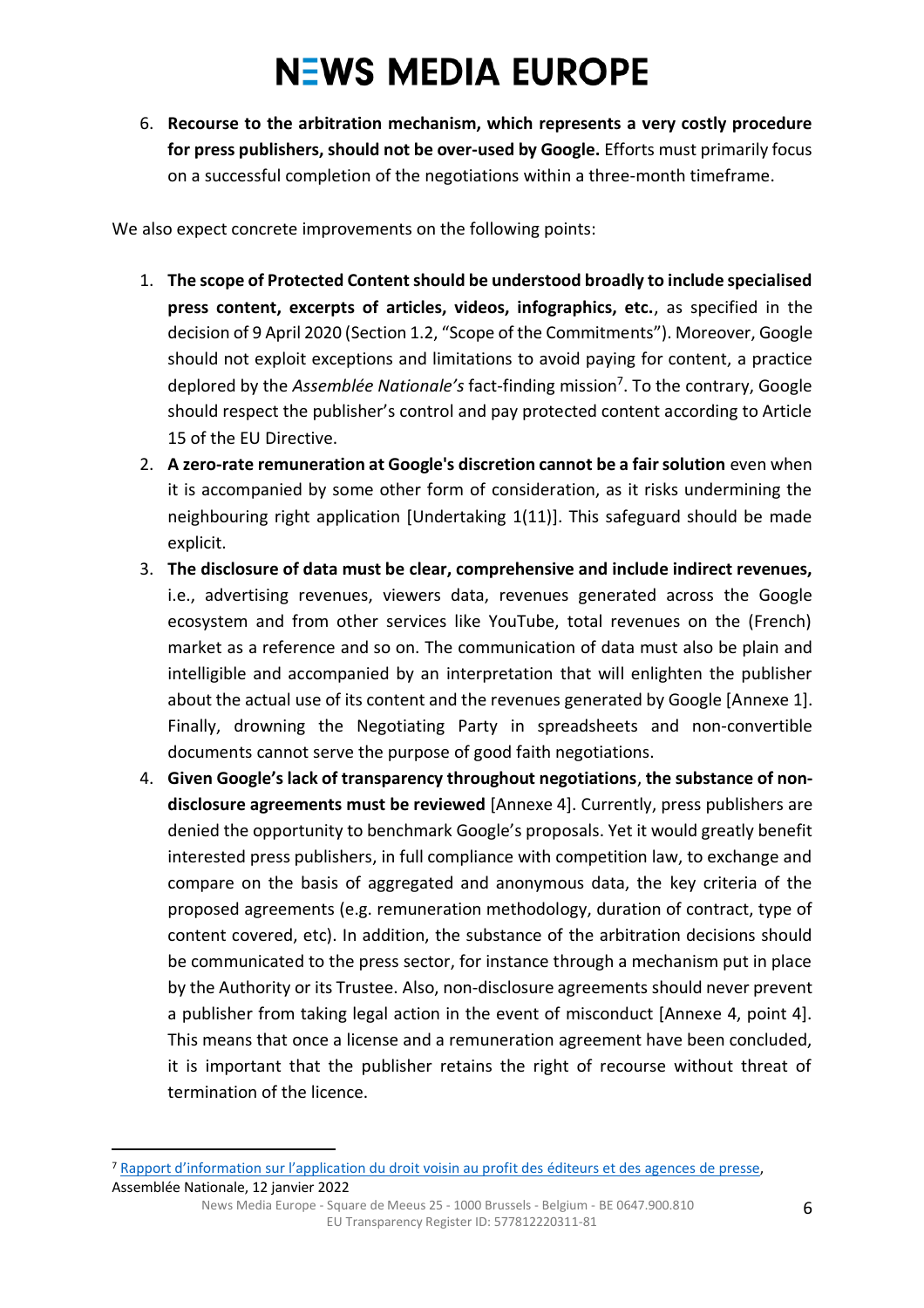- 5. **Press publishers must be able to access original reports from the Expert and to be regularly informed about the Trustee's observations**. We note that only Google would have access to the Expert's official conclusions and would be able to discuss those with the Trustee and the Expert [Annexe 3, Section 3(16)]. We also would like to warn against risks of dependency given that the Trustee and the Expert would be proposed and paid by Google (Annexe 3, Section 4). Therefore, to support fair, transparent and objective negotiations, it is important that the Negotiating Parties have equal access to information from the Expert, if necessary after having redacted trade secrets duly justified by Google.
- 6. **The commitments that have been validated by the Authority must be binding on Google both during the negotiations and the arbitration procedure.** The procedure can be a long one, spreading over the duration of negotiations (3 months), the referral to the arbitration tribunal (2 months) until the publication of the Arbitrators' decision (6 months), during which publishers will undertake their own legal costs. Hence press publishers are entitled to expect Google to behave in good faith, speedily and diligently, in a non-discriminatory manner, also during the six-month arbitration procedure [Undertaking 4 point 24].
- 7. **Google should not be able to unilaterally walk away from the procedure in place.** We would like to clarify in point (34) of the Sixth Undertaking, specifying that should Google submit a request to revise or terminate commitments, publishers must be heard about this by the Authority.
- **8. The commitments must set the basis of a fair and sustainable framework for future negotiations beyond the five-year period [Undertaking 6, point (34)].** Press publishers need guarantees that enforcement of these agreements will ensure sustainable control over their Protected Content and commercial relations for the longer term. Hence, we suggest extending the duration of the Commitments from five to ten years, given the unbalanced relations between the Negotiating Parties. Finally, such commitments cannot in our view replace a robust monitoring from the Authority which remains the best placed to enforce its own decisions.

#### **Concerns regarding the termination of the procedure on the merits following the Commitments offered by Google**

We note that the validation of the commitments is intended to close the case on the merits before the Authority (Article [L-464-2](https://www.legifrance.gouv.fr/codes/article_lc/LEGIARTI000043539806) of the French Commercial Code).

In principle, the European press sector relies on the Authority to bring the investigation to a successful conclusion and to determine whether Google is abusing its dominant position on the online search market to put pressure on publishers. We believe that such an investigation could shed light on Google's practices and more generally to:

• Clarify which of Google's practices are considered anti-competitive.